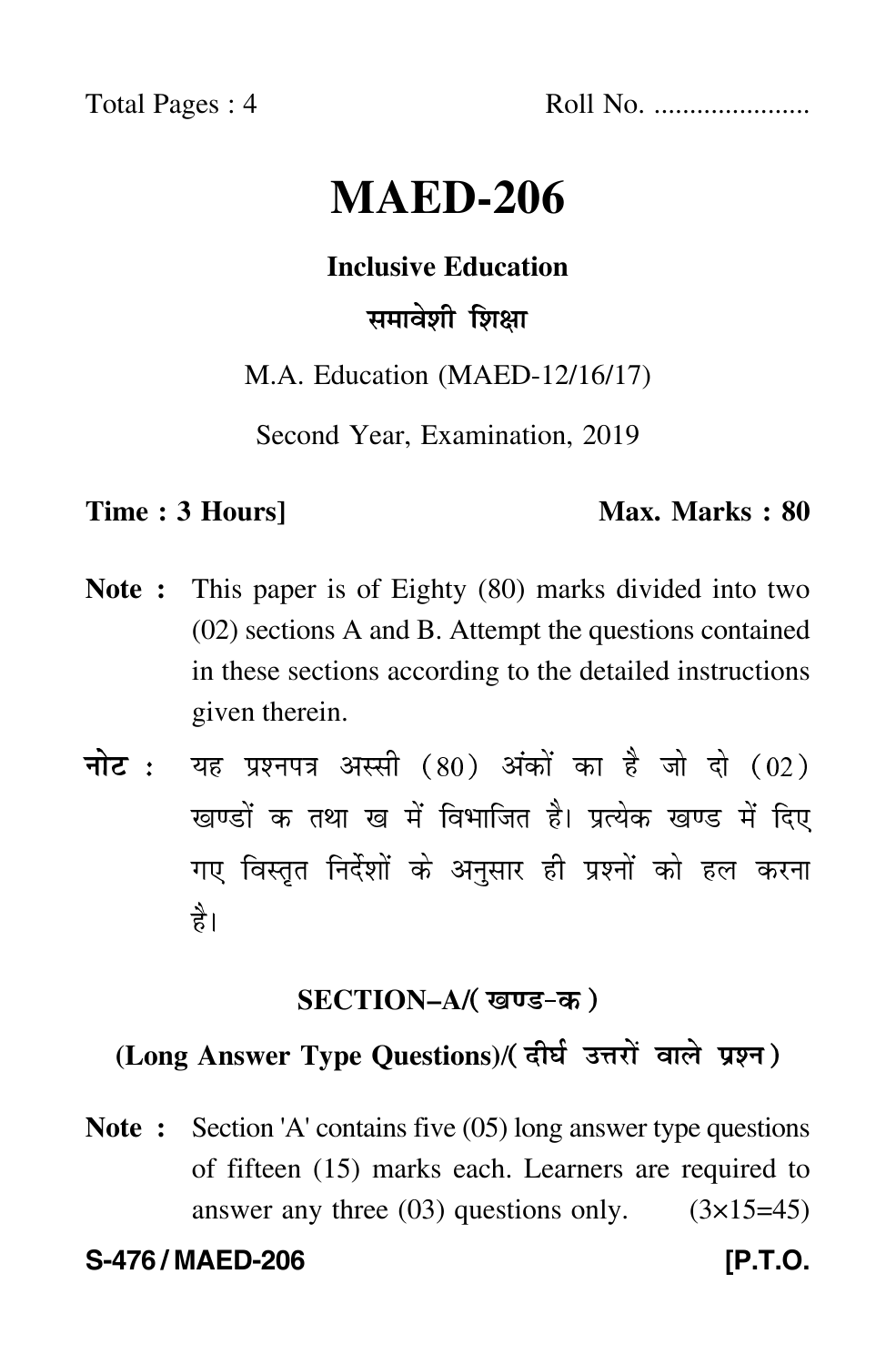- <mark>नोट</mark> : खण्ड 'क' में पाँच (05) दीर्घ उत्तरों वाले प्रश्न दिये गये हैं, प्रत्येक प्रश्न के लिए पन्द्रह (15) अंक निर्धारित हैं। शिक्षार्थियों को इनमें से केवल तीन (03) प्रश्नों के उत्तर देने हैं।
- **1.** Explain inclusive education. State significance of inclusive education in present context.

समावेशी शिक्षा की व्याख्या कीजिए। वर्तमान परिप्रेक्ष्य में समावेशी शिक्षा के महत्त्व को स्पष्ट कीजिए।

- **2.** What do you understand by special child. Give your views on postive and negative deviation. विशिष्ट बालक से आप क्या समझते हैं? धनात्मक एवं ऋणात्मक विचलन के सम्बन्ध में अपने विचार स्पष्ट कीजिए।
- **3.** Discuss meaning, characteristics and classification of learning disability.

अधिगम अक्षमता के अर्थ, विशेषता एवं वर्गीकरण की चर्चा कोजिए।

- **4.** Describe needs and problems of special children. विशिष्ट बच्चों की आवश्कताएं एवं समस्याओं का वर्णन कीजिए।
- **5.** Discuss inclusive education for visually impaired children and role of teacher.

दृष्टिवाधित बच्चों हेतु समावेशी शिक्षा एवं शिक्षक की भूमिका की चर्चा कीजिए।

**S-476 / MAED-206 [ 2 ]**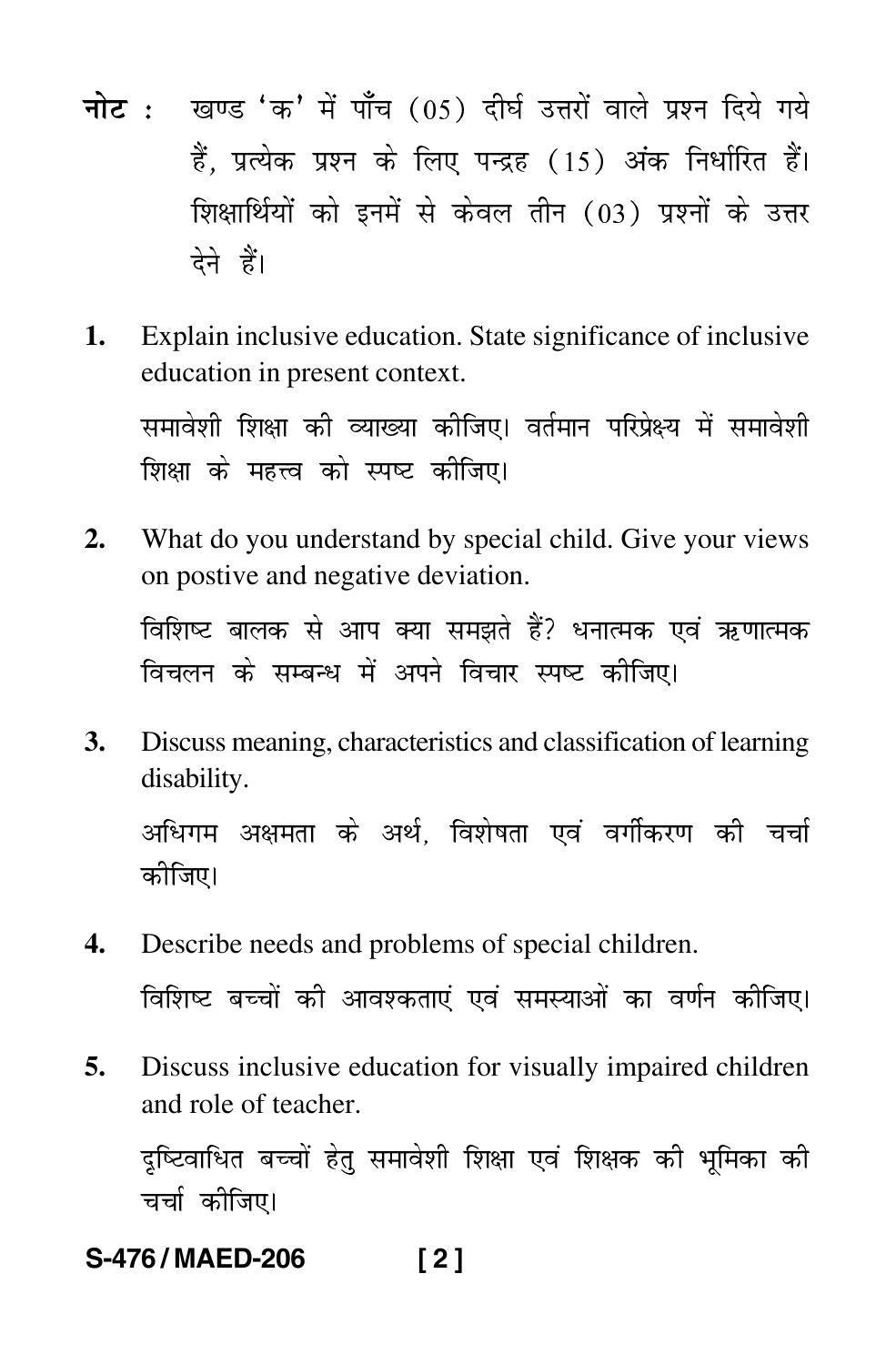#### **SECTION–B/**

### **(Short Answer Type Questions)**/

**Note :** Section 'B' contains eight (08) short answer type questions of seven (07) marks each. Learners are required to answer any five (05) questions only.

 $(5 \times 7 = 35)$ 

- <mark>नोट</mark> : खण्ड 'ख' में आठ (08) लघु उत्तरों वाले प्रश्न दिये गये हैं, प्रत्येक प्रश्न के लिए सात (07) अंक निर्धारित हैं। शिक्षार्थियों को इनमें से केवल पाँच (05) प्रश्नों के उत्तर देने हैं।
- **1.** Explain identification of gifted children. प्रतिभाशाली बच्चों की पहचान की व्याख्या कीजिए।
- **2.** Write a brief note on :
	- (a) Mental retardation.
	- (b) Learning disability.

निम्नलिखित पर संक्षिप्त टिप्पणी लिखिए:

(क) मानसिक मंदता<mark>।</mark>

- (ख) अधिगम अक्षमता।
- **3.** Give your views on concept of special education and its scope.

विशेष शिक्षा के सम्प्रत्यय एवं कार्यक्षेत्र पर अपने विचार दीजिए।

#### **S-476 / MAED-206 [ 3 ] [P.T.O.**